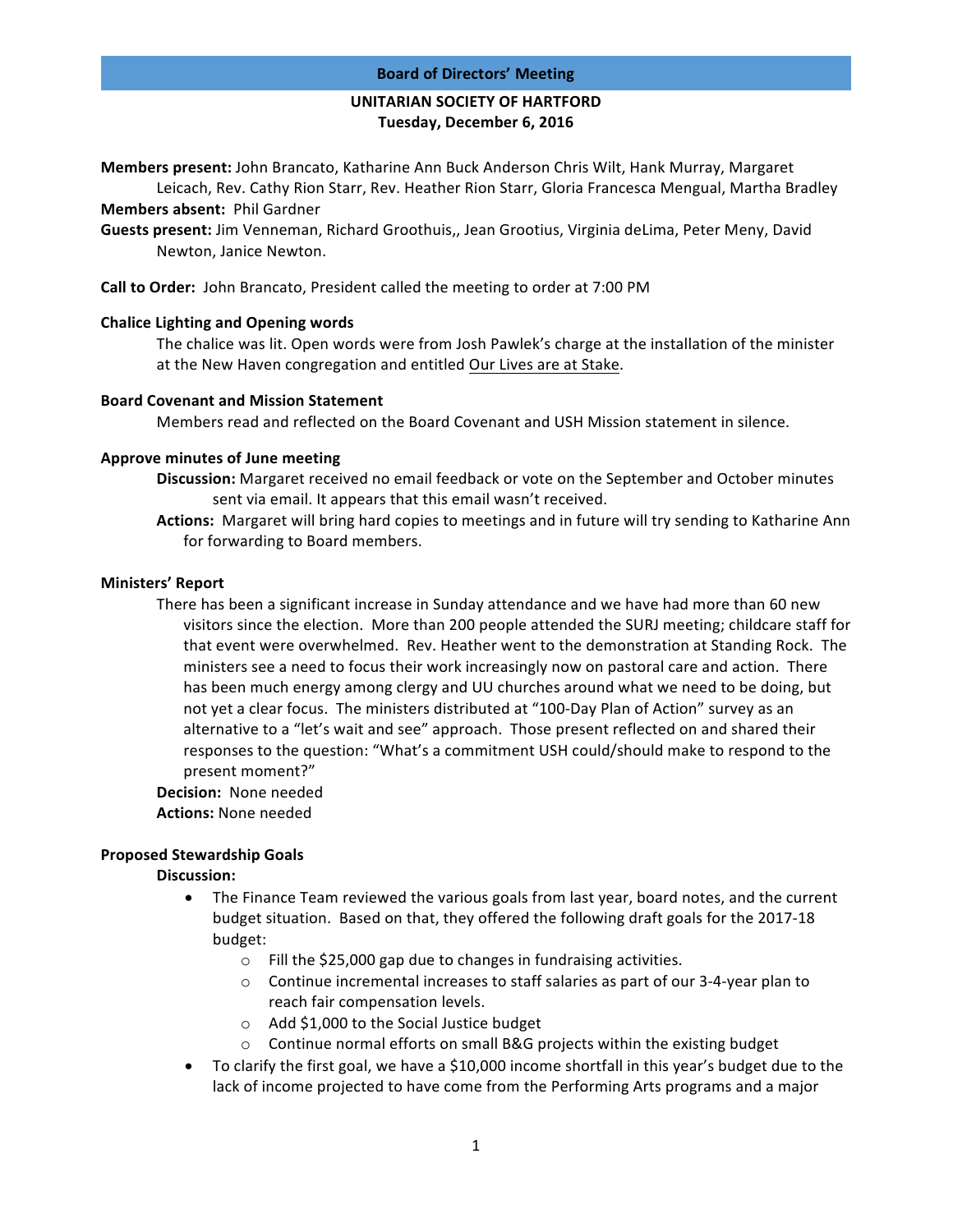# **UNITARIAN SOCIETY OF HARTFORD Tuesday, December 6, 2016**

fundraiser (such as the auction). The Board authorized a special 'ask' for donations but thus far only \$5,310 has been received.

- Decision: Hank moved that the Board endorse the goals presented by the Finance Team with the exception of increasing the funding for Social Justice to a total of \$2,500. Margaret seconded and the motion passed unanimously.
- **Actions:** Peter Meny and the Stewardship Committee will incorporate these goals into their promotional materials and presentations for the 2017-18 Stewardship campaign. Peter also suggested that the Stewardship Committee, as it goes to each of the Councils as part of it's campaign, may ask each group to consider leading a small fundraising project to help close the budget gap.

### **Unrestricted Donations Recently Received**

- **Discussion:** Much feedback has been requested and received via emails and both oral and written input at two very well-attended 'under the stairs' sessions about how to handle the Garvais and Williams unrestricted donations. The Finance Committee proposed at the November Board meeting that we (1) allocate up to \$5,000 to replace the piano in Fellowship Hall in honor of Sid Garvais' annual playing in Fellowship Hall during the Festival of the Season, (2) allocate \$10,000 to support members who want to attend GA but cannot afford to go in honor of the Garvais' tireless support of the UUA, and (3) place \$5,000 into the so-called "Pettit Social Justice Fund" and \$13,000 into a fund for equipment for a children's playground in honor of Janice William's passions. The three proposals put forward for discussion at the sessions were (1) the Finance Committee's proposal, (2) a proposal to put all of the donations into the Endowment, and (3) a proposal to use those donations to help support the  $21<sup>st</sup>$  sanctuary goals for significant upgrades to the light, sound and projection capacity of our sanctuary. Members pointed out that there is probably no decision the Board can make that won't upset some segment of the congregation and that it is important that we resolve the *process* by which these decisions are made to minimize the probability of finding ourselves in this situation in the future. It was agreed that postponing this decision would likely increase rather than decrease the tension in the congregation around this decision and the Board moved forward with making a decision.
- **Decision:** A process of anonymous voting resulted in the selection of the Finance Committee's proposal. Margaret moved, Martha seconded and the Board voted to endorse this result with 8 yes votes and 1 abstention
- Actions: The Ministers and Board President will ensure that this decision is implemented.

#### **Proposal to Accept Anonymous Donation for RE Sound Buffer**

**Discussion:** The ministers and President Brancato met with the donors and confirm that they are quite flexible with regard to what solution is finally chosen and how long it takes to get to that solution. They agree that our approach should be thoughtful and future-oriented and are okay with some of the money going toward studying the options. They are also open to the money going toward a purchase, if that seems to be the best solution. The donation would be in the form of stock, which will be liquidated and then deposited into our endowment as a restricted fund where it can earn interest.

Decision: Hank moved, Gloria seconded, and the Board approved unanimously that USH accept **this donation with gratitude.**

**Actions:** John and the ministers will take the steps necessary to carry out this decision.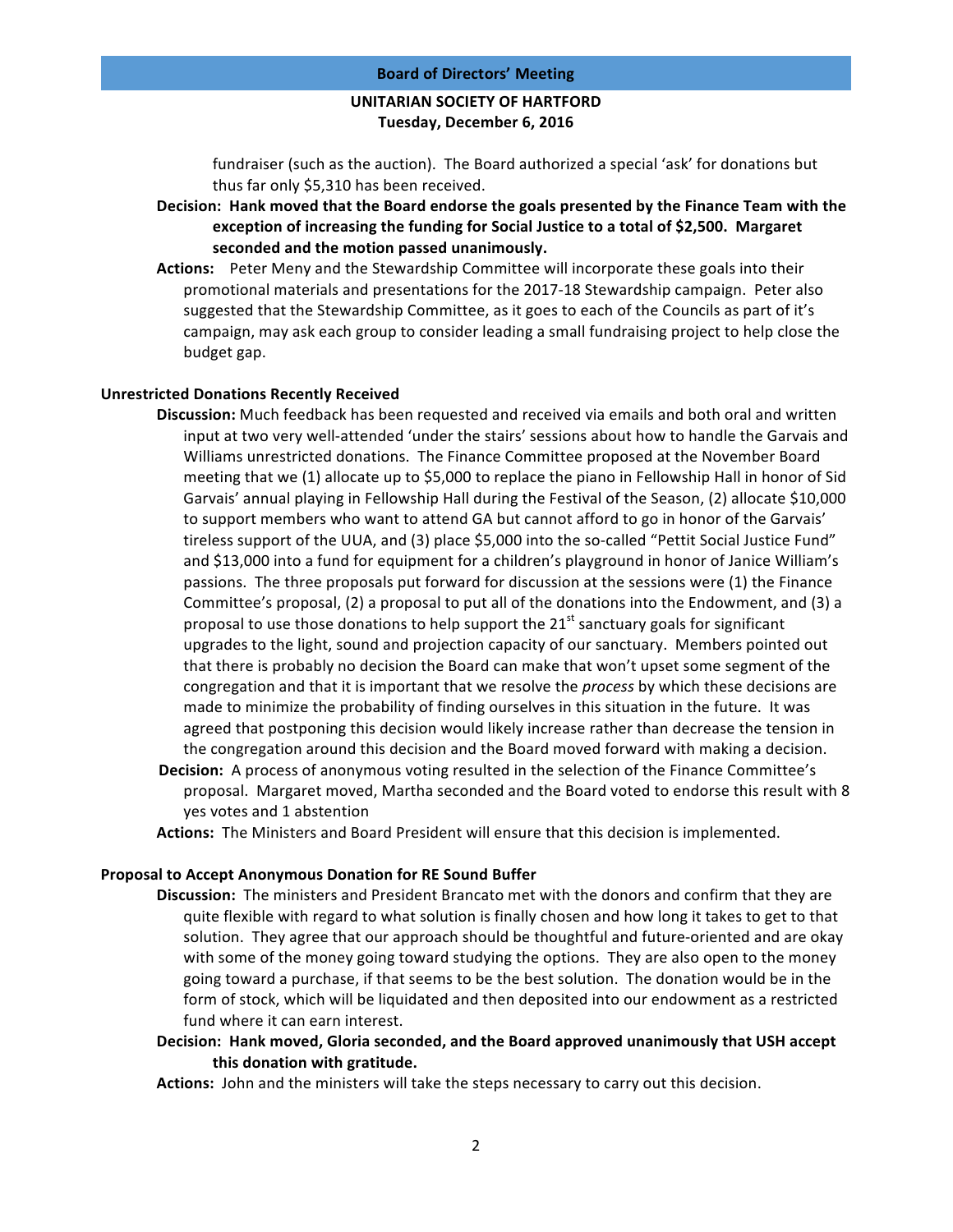### **Board of Directors' Meeting**

# **UNITARIAN SOCIETY OF HARTFORD Tuesday, December 6, 2016**

### **Motion to support the Goals of the AIM Task Force and its Application for Certification**

**Discussion:** Having previously reviewed the plans and proposals of the AIM Task Force and endorsed the application for accreditation, the only cautions raised at this meeting related to our process for endorsing sizable expenditures of money for specific projects when that money is not part of our operating budget. Rev. Heather cited research that shows that things get done within congregations when money, power, and energy are aligned. She also noted that the things that get done under these circumstances may or may not be the priorities of the congregation as a whole.

Decision: Katharine Ann moved, Marth seconded, and the Board voted unanimously to approve the following motion:

The Board of Directors of the Unitarian Society hereby supports the application by the **USH AIM Task Force for accreditation by the Unitarian Universalist Association. The** Board approves the Task Force's broad goals for 2017-18 church year with the understanding that specific projects requiring major funding will come before the Board for approval.

**Actions:** AIM Task force will communicate this decision as part of their approval process toward AIM certification.

### **Semi-Annual Congregational Meeting – January 8, 2017**

- **Discussion:** Martha, Hank and John are the team putting this together. The themes will be (1) stewardship goals and campaign,  $(2)$  decisions about handling the unrestricted donations,  $(3)$ the parental leave plan, and (4) a general update. There will be no business conducted, no votes taken; it will be all informational.
- **Decision:** None needed
- Actions: None needed.

#### **Update from Nominating and Leadership Development Committee**

**Discussion:** There are vacancies on the Nominating, Audit and Endowment Committees that the Board needs to fill. Virginia deLima, Chair of the Nominating and Leadership Development Committee, presented that Committee's recommendations and updated the Board on members of the Stewardship Committee, which appointments do not need Board approval. Rev. Cathy credited John Brancato for his persistence in getting the Audit Committee going.

# **Decisions:**

- Margaret moved and Hank seconded a motion to appoint Will Anderson to a 3-year term on the Nominating and Leadership Development Committee. The motion passed **unanimously.**
- Two people have been proposed and accepted the nomination to be on the Audit Committee and 2 others were suggested but neither has yet officially accepted. It was suggested that we wait until we had 3 confirmed nominees and vote on all three at the same time.
- Steve Noble was approved by a Board vote via email for a 3-year term on the Endowment **Committee.**

**Actions:** Final vote on the Audit Committee was deferred until the Nominating Committee has 3 definite candidates who had agreed to serve.